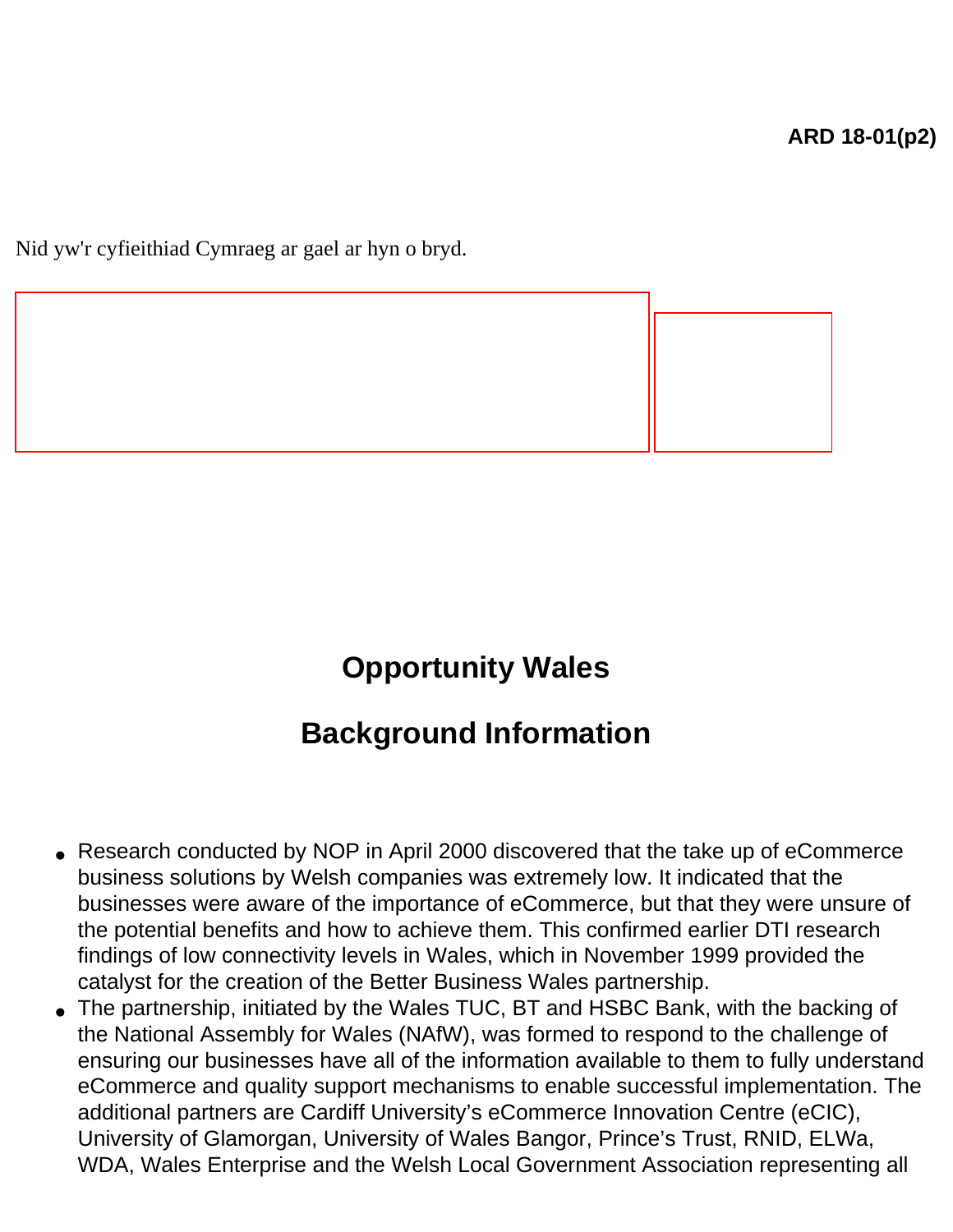of the Objective 1 Local Authorities.

- The aim was to design and develop a pragmatic initiative, based on a proven approach, that would change attitudes towards eCommerce through helping companies understand the tangible benefits it could bring to the individual business in terms of efficiencies, growth and profit.
- An application for EU funding under the Objective One programme was submitted in July 2000 and was approved by WEFO (Wales European Funding Office) in February 2001.
- The £21m initiative is co-funded with £10.7m being provided by Europe and the remainder being contributed by the Partner organisations and the National Assembly for Wales.
- A not for profit company, Better Business Wales (Holdings) Ltd, was created in December 2000 to manage the initiative with representation from the Private Sector, Voluntary Sector, Education Sector, Local Authorities, and other Public Sector bodies.
- The overall objectives of the initiative are to promote positive attitudes towards business growth, market orientation and usage of eCommerce among businesses in the Objective One assisted region of Wales resulting in increased prosperity and employment.
- Companies located in the Objective One areas of Wales will be eligible for financial support and practical services to assist them in the implementation of eCommerce solutions. The programme is to be branded Opportunity Wales or Cyfle Cymru.
- The focus of the programme will be the provision of one-to-one support to businesses from a trained and trusted e-Commerce adviser to be delivered by trusted regional and sector implementation partners. This will be based on the model designed and proven by eCIC which has realised significant benefits for the businesses supported to date in terms of growth, efficiencies and profits – and even business survival.
- Cardiff University's eCommerce Innovation Centre (eCIC) will build the knowledge base to include: adviser profiles; training materials and methodology; case studies; best practice; 'how do I?' guides; basic and complex e-commerce application guides; up to the minute industry eCommerce news, legal & tax implications, measures of success; etc.
- The gathering of this information is a core requirement necessary for the delivery of high quality training of advisers (workshops and shadowing at the customer's premises), and to provide high quality and detailed portal content for individual businesses to access directly.
- The expert knowledge within the eCIC Centre of Excellence will be disseminated across the Objective One area of Wales in the form of Satellite Centres to be located in Bangor,